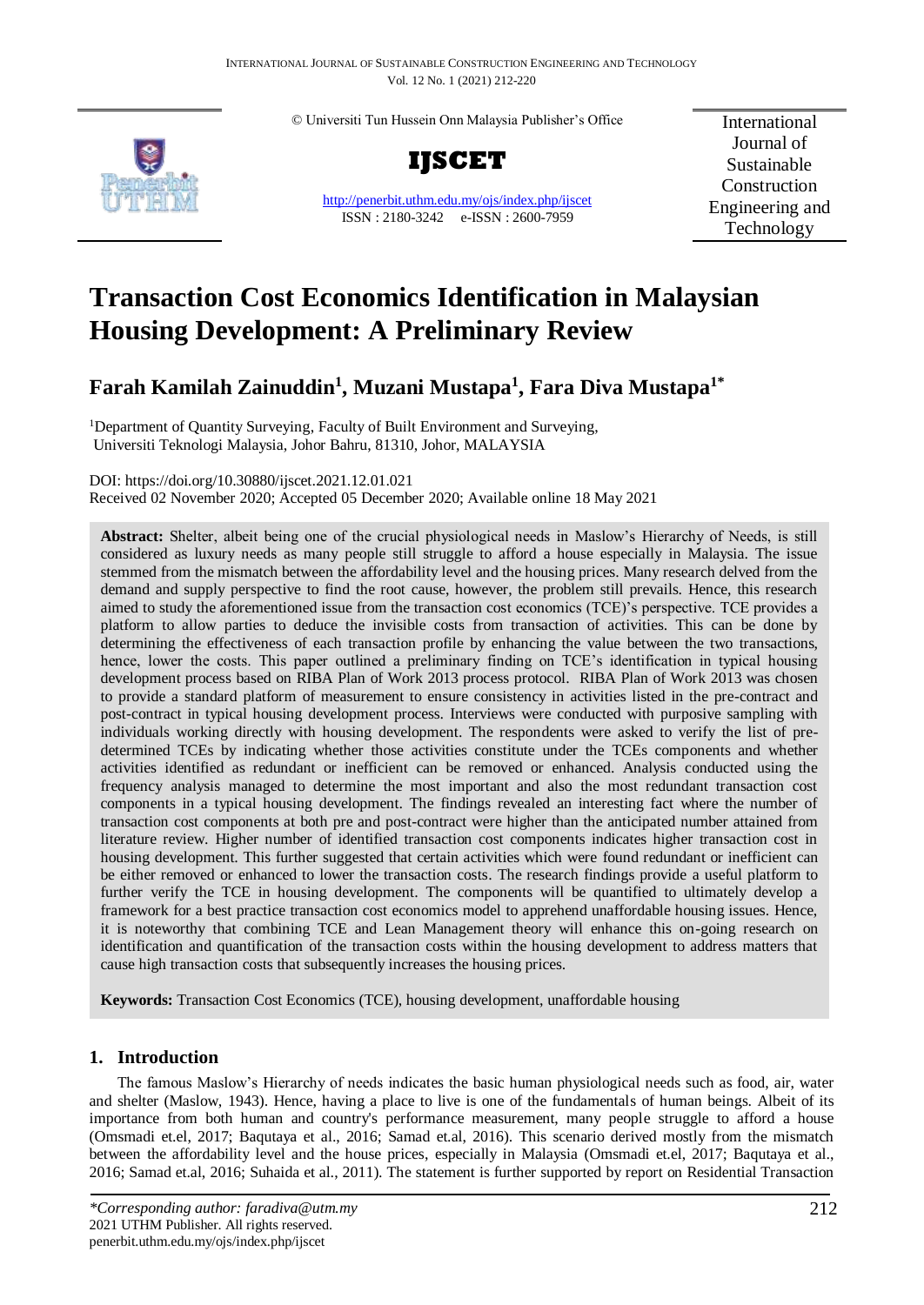Data by the National Property Information Centre (NAPIC), for the first half 2020 that indicated 61.9% consumers demand residential within the price ranging below RM 300,000 (Center, 2020) whereas the average house prices in Malaysia is RM 427,882 according to Malaysian House Price Index Q2 2020 by NAPIC.

For instance, according to a recent NAPIC report, as of H12020, there are 31,661 unsold residential units in Malaysia, where Johor recorded the highest state with residential overhang. About 50% of the unsold units were priced between RM 200,001 and RM 700,000. This is in contrast with the Bank Negara Malaysia's (BNM) data in 2019, where the housing median multiple affordability score reported is 4.8, indicating the house prices in Malaysia considered to be seriously unaffordable.

| <b>Rating</b>           | <b>House Price-to-Income Ratio</b> |  |  |  |
|-------------------------|------------------------------------|--|--|--|
| Severely Unaffordable   | $5.1 \&$ Above                     |  |  |  |
| Seriously Unaffordable  | 4.1 to $5.0$                       |  |  |  |
| Moderately Unaffordable | 3.1 to 4.0                         |  |  |  |
| Affordable              | $3.0 \&$ Below                     |  |  |  |

**Table 1 - Median Multiple: Affordability Thresholds (Bank Negara Malaysia, 2016)**

 It was also found by the BNM in 2017 that the median multiple in major cities, such as George Town (10.4), KL (6.1), Petaling (6.0, areas including Shah Alam, Subang Jaya and Petaling Jaya) and Johor Bahru (5.1) in 2014 are severely unaffordable.

#### **1.1 Problem Statement**

In response to the issue highlighted, many research delved into finding the root cause of high housing prices. Most research studied from both the supply and demand analysis perspectives. The findings delineate the needs to fulfil government's policies as one of the key factors that increase the housing prices (Othman, A, 1999; Samad et. al, 2106; Mustafa et. al, 2016). Interestingly, research by Cruz (2008) suggested the way to apprehend unaffordable housing is through transaction costs analysis. It was found that unbundling property transaction costs provides economic transaction efficiencies and able to identify transactions that can be either removed or reduced to lower the transaction costs. This was done through identification of components in housing development costs. In addition, countries with serious housing affordability problems generally have high transaction costs and weak protection of property rights (Cruz, 2008). Hence, a step toward more economic and environmentally sustainable decision-making is needed.

It is suggested that to bring down transaction costs and enhance transparency, certain taxes and fees can be removed. Hence, through the identification of the components of transaction cost economics in typical housing development, it is beneficial to reveal the cost-effectiveness of resilient housing development investments in tackling the issues of unaffordable houses (Whittington & Young, 2013; Williamson, 1981). It also serves as a useful framework for analyzing uncertainties in transaction environments (Rajeh et al., 2013) especially in a high-risk environment of a construction project (Li et al., 2014) as well as highlighting the hidden costs within the housing development transaction costs in hope to find solutions to unaffordable housing issues. This research provides an insight of relevancy of components of transaction costs within the pre and post-contract of typical housing development projects to lower the transaction costs and subsequently tackling the issues of unaffordable houses.

#### **2. An Overview of Transaction Cost**

Ronald Coase first introduced the concept of transaction costs in 1937 by defining these costs as 'the costs of using the price mechanism in the market' in his journal "The Nature of The Firm" (Ronald H. Coase, 1937). A transaction cost is defined as a cost incurred in making an economic exchange. He then, successively further studied and concluded that there are costs related to searching for relevant prices, negotiating, and making a contract (Coase 1992, Coase 1988, Coase 1960).

This concept was further elaborated by Oliver Williamson, who defined transaction costs as the costs of running the economic system (Williamson, 1981). When a good or service is transferred across a technologically separable interface, a transaction occurs (Williamson, 1985).

Nowadays, the term transaction costs are used to describe all the costs incurred in setting up, making, and maintaining a transaction. North & Wallis (1994) differentiate the difference between transformation costs and transaction costs in 1994, which transformation costs are incurred when the physical traits of a good or service are changed while transaction costs, on the other hand, are incurred when the property rights on a good or service change. Li et al. (2014) further distinguish that transaction costs and production cost are not the same. While production costs are the costs of converting inputs into outputs, transaction costs occur from the economic exchange. The costs incurred by activities such as preparing a bid document, estimating, drawing up a contract, administering the contract, and dealing with any deviations from contract conditions are also essential. These costs are known as transaction costs in the study of economic organizations (Ronald H. Coase, 1937).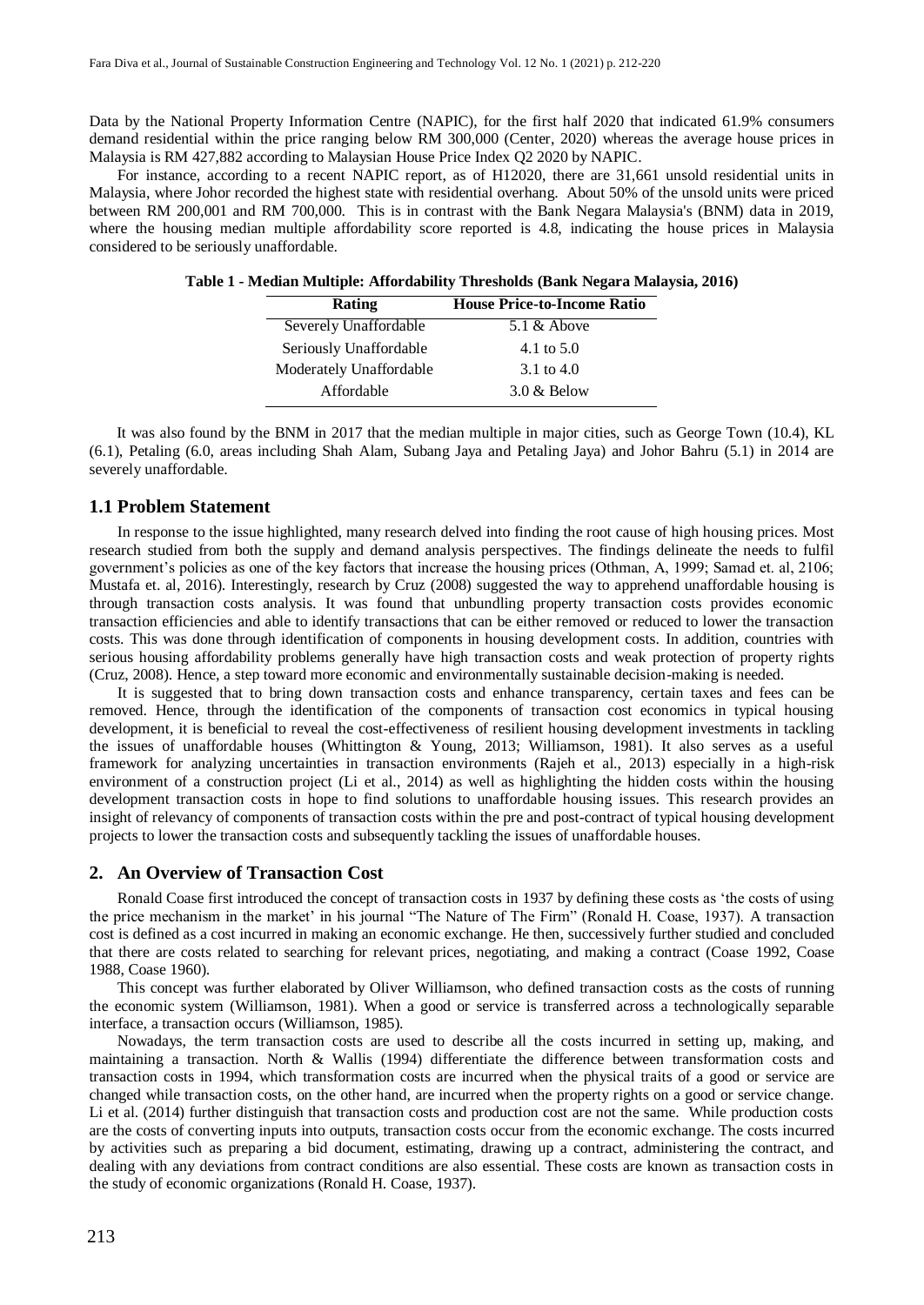These transactions have both positive and negative impacts on the overall transactions. For instance, in positive transaction costs, it seeks to make decisions increasing the efficiency of the activity/ies and hence increases the profitability of the transactions. Some transactions which would otherwise be utility increasing may not occur when transaction costs exist.

However, there are contradictions in defining "transaction costs" (Morteza Farajian, 2010). The term "transaction cost" is not consistently defined in the construction industry because the concept of transaction cost is not completely accepted by all players in construction projects. Therefore, it is not clear whether transaction costs can be reduced, mainly because they are not defined systematically and consistently (Li et al., 2014).

#### **2.1 Transaction Cost Economics Application in the Construction Industry**

Transaction Cost Economics (TCE) refers to a theory and methodology to relatively evaluate the cost-effectiveness of institutional arrangements in managing transaction (Whittington  $\&$  Young, 2013). It allows players in an organization to have a better understanding of the hidden costs associated with pre-contract and post-contract of project work (Rajeh et al., 2013). Given the fact that TCE is an important component in any construction, hence it is obvious to assess the transaction costs in construction (Rajeh et al., 2013). TCE has been successfully applied into various industries to analyze on the cost-effectiveness of their activities and performances and also other different purposes as depicted in the following figure. For example, a research by Liang and Huang (1998) incorporate TCE to find the best business integration decision and model for electronic markets whereas DJ. Yates and Greenwood (2006) applied TCE to analyze the organizational behavior in the construction industry.



**Fig. 1 - Previous researches on transaction cost economics**

Nonetheless, there are costs associated with the emerging of unexpected occasions during construction, which resulted in higher transaction costs incurred during the construction stage compared to the procurement stage. Therefore, it is a crucial task in defining transaction costs which cover both project pre-contract and construction stages (Li et al., 2014). It is commonly understood that the transaction costs in the construction phase may be much higher than the transaction costs in the procurement phase (Turner, Si mister 2001; Hughes et al. 2006; Whittington 2008; Lingard et al. 1998). Hence, this strengthens the fact that there is a need to define transaction costs in the construction industry in a way that covers not only the pre-contract phase but also the construction phase of a project.

The application of Transaction Cost Economics concept is expected to improve the project performance as it facilitates better contractual procedures, encourage long term strategic methods of procurement, improve cost estimation, and determine most workable contractual ways under a particular situation, which can assist in improving whole procurement process (Dudkin & Välilä, 2006; Ho & Tsui, 2009; Soliño & Gago de Santos, 2010; Rajeh et al., 2013).

#### **2.2 Key Characteristics of Transaction Cost Economics**

Transaction Cost Economics (TCE) debates that transactions have distinct characteristics that, in combination with the traits of alternate governance structures, produce different production and transaction costs (Williamson, 1981), and the key characteristics are as follows (Boudreau et al., 2007):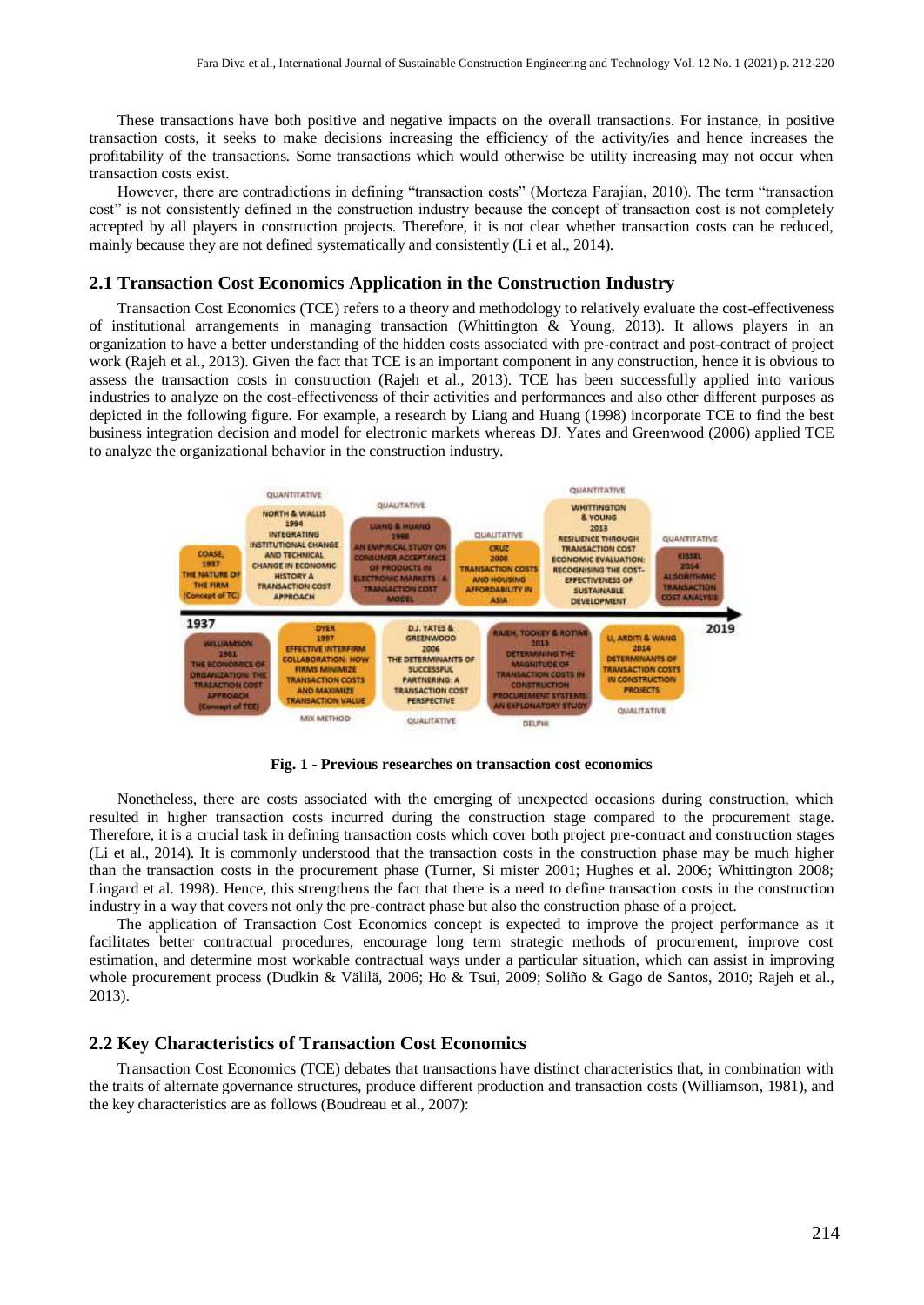| <b>Key Characteristics</b> | <b>Descriptions</b>                                                                                                                                                                                                                                                                               |  |  |  |  |
|----------------------------|---------------------------------------------------------------------------------------------------------------------------------------------------------------------------------------------------------------------------------------------------------------------------------------------------|--|--|--|--|
| <b>Asset Specificity</b>   | Dependencies between buyers and suppliers, and are thus<br>committed into the transaction for a considerable period after<br>(Williamson, 1981)                                                                                                                                                   |  |  |  |  |
| Uncertainty                | Mostly influenced by environmental variability and behavioral<br>uncertainty (Rindfleisch and Heide 1997)                                                                                                                                                                                         |  |  |  |  |
| Frequency of Transactions  | Can affect and influence both transaction and production costs even<br>though in the age of the Internet, there are many high volume<br>transactions that can be executed electronically (Watson, Zinkhan,<br>and Pitt 2004; Chatterjee, Segars, and Watson 2006; Glassberg and<br>Merhout, 2007) |  |  |  |  |

|  |  |  |  |  | Table 2 - Key characteristics of transaction cost economics |  |  |  |  |
|--|--|--|--|--|-------------------------------------------------------------|--|--|--|--|
|--|--|--|--|--|-------------------------------------------------------------|--|--|--|--|

#### **2.3 Types of Transaction Cost**

Generally, transaction costs are classified into searching and information costs, bargaining and decision costs, and policing and enforcement costs (Williamson, 1981). The explanation is as follows:

#### **2.3.1 Searching and Information Costs**

In this context, searching and information costs are related to costs involved in contract drawing up (Wink Junior et al., 2011), information gathering for identification and evaluation of potential trading partners (Dyer, 1997), and for information searching regarding process and product such as source searching (Liang & Huang, 1998).

#### **2.3.2 Bargaining and Decision Costs**

While bargaining and decision costs are related to costs involved in contract signing (Wink Junior et al., 2011), agreement negotiating and writing up (Dyer, 1997), and costs involved at negotiating stage regarding negotiating of terms between parties (Liang & Huang, 1998).

#### **2.3.3 Policing and Enforcement Costs**

Policing and enforcement costs are related to contract monitoring and enforcing (Wink Junior et al., 2011), agreement monitoring in ensuring pre-set obligations fulfilled by each party in contract, and ex-post bargaining and trading partner sanctioning on contract disobeying and breaching matters (Dyer, 1997).

#### **2.4 Transaction Cost Components**

In the construction industry, the transaction cost components are classified into pre-contract cost and post-contract costs. According to research by Li et al. (2014), at pre-contract, transaction costs consist of the costs involving researching market, financing chances exploring, economic feasibility study conducting, negotiation or bidding, and the cost of managing of pre-contract project which carried out day-to-day.

Whereas, post-contract costs in general procurement cover the costs of monitoring and control, dispute resolution costs and costs of implementation. Costs of monitoring and control are derived from transition observation and verifying compliances. Dispute resolution costs incurred from the resolution of conflicts and implementation costs come from renegotiation and refinement (Li et al., 2014). It can be further categorized into variable or fixed components and the components are either visible (transparent) or hidden (non-transparent).

Fixed cost components are those costs that are not dependent upon the implementation strategy and cannot be managed or reduced during implementation. Variable cost components, on the other hand, differ during the implementation of the investment decision and are a function of the underlying implementation strategy. Variable cost components make up the majority of total transaction costs.

Visible or transparent cost components are those costs whose fee structure is known in advance, such as percentage of trading profit or traded value, for instance, fees, commissions, taxes and spreads. Hidden or non-transparent cost components are those costs whose fee structure is unknown and unclear. The cost structures for these hidden components are typically estimated using statistical models. Non-transparent transaction costs comprise the greatest portion of total transaction cost and provide the greatest potential for performance enhancement. Traders and algorithms can be used to identify the essentiality of these components in order to add value to the implementation process (Kissell, 2013).

#### **2.5 Transaction Cost Components in Housing Development**

The typical housing development process was integrated with the RIBA Plan of Work 2013 to have a consistency of activities involved in the overall development. The RIBA Plan of Work is a process protocol and management tool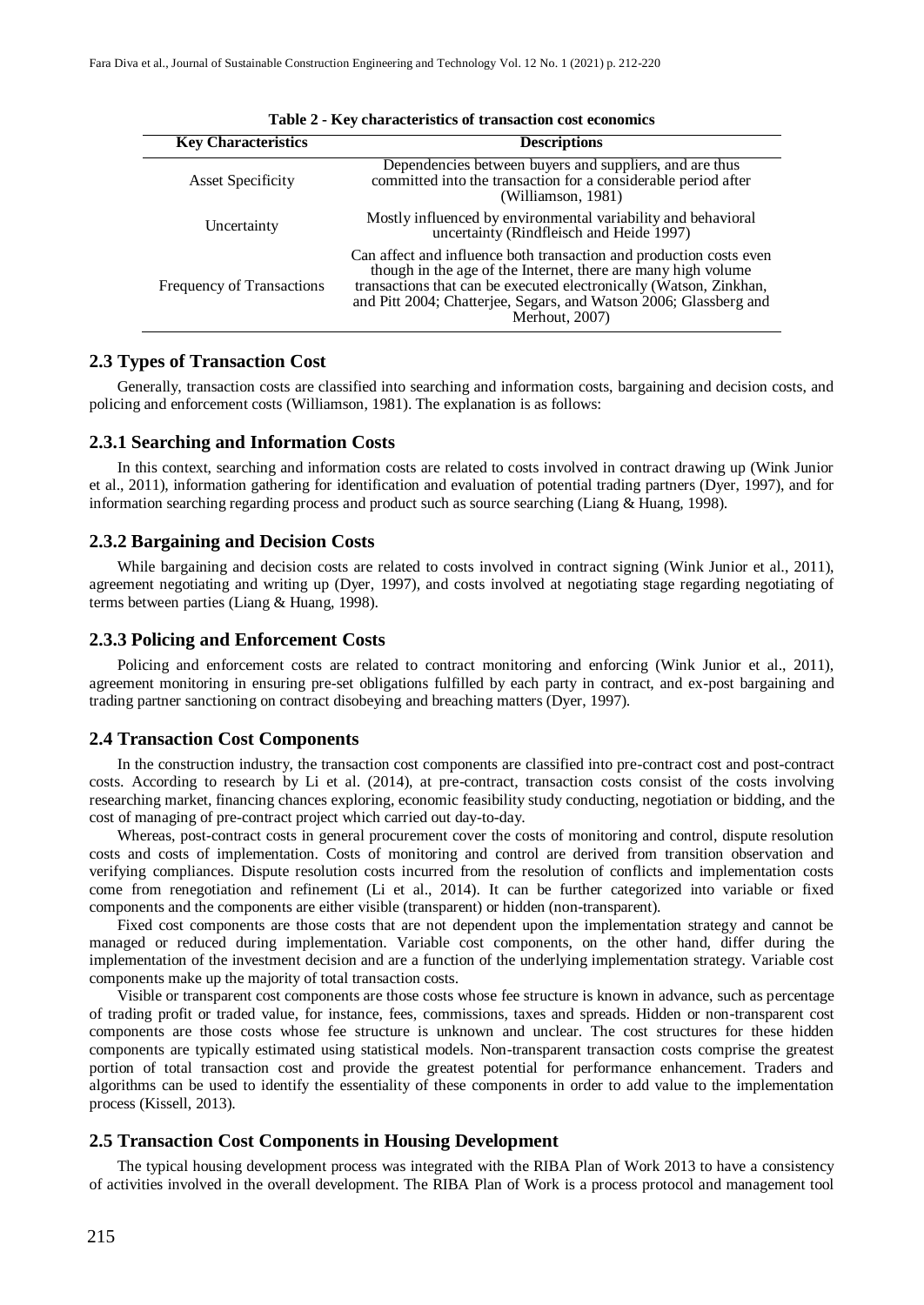that serves as a foundation or guideline for the architects' profession and the construction industry by providing a shared framework for the organization and management of building projects and is used worldwide. It also provides important work stage reference points used in a multitude of contractual and appointment documents and best practice guidance (RIBA, 2013). The integration of a typical housing development process with the RIBA Plan of Work 2013 is depicted in the following figure 2:



**Fig. 2 - Typical housing development process based on RIBA**

Coupled with the RIBA Plan of Work 2013, Lean Construction, which is a theoretical inspiration for the formulation of a new theory-based methodology for construction (Koskela et al., 2007) is believed to be able to highlight inefficient economic activities. Through the application of lean production in project management in typical housing developments, identification of redundant and insignificant activities can be made in order to remove unnecessary and redundant process.

Essential features of Lean Construction include a clear set of objectives for the delivery process, aimed at maximizing performance for the customer at the project level, concurrent design, construction, and the application of project control throughout the life cycle of the project from design to delivery (Aziz & Hafez, 2013). The principle application of Lean Construction will be able to resulted in different way to manage construction activities and it requires changing the way construction have been done (Howell & Ballard, 2010).

Hence, by studying the TCE together with Lean Construction, analysis on the essential or relevancy of any particular activity/ies can be identified to improve production and performance. There is similarity between the two theories that analyze the essentiality of a particular activity, in which TCE analyze in term of costs while Lean Construction analyze in term of processes involved. Both theories can be analyzed using RIBA Plan of Work 2013 as the standard process mapping tool widely used in housing development in Malaysia.

Having explained the TCE, Lean Construction and the typical housing development process, the following is the proposed conceptual framework for this research. It is a combination of TCE components coupled with Lean Construction Theory based on RIBA Plan of Work 2013 in Malaysian housing development.



**Fig. 3 - Proposed conceptual framework of research**

From the study of the proposed conceptual framework, the following is the anticipated corresponding TCEs according to housing development stages. Overall, there should be 26 transaction cost components based on the literature review conducted derived from the RIBA Plan of Work 2013 and Lean Construction.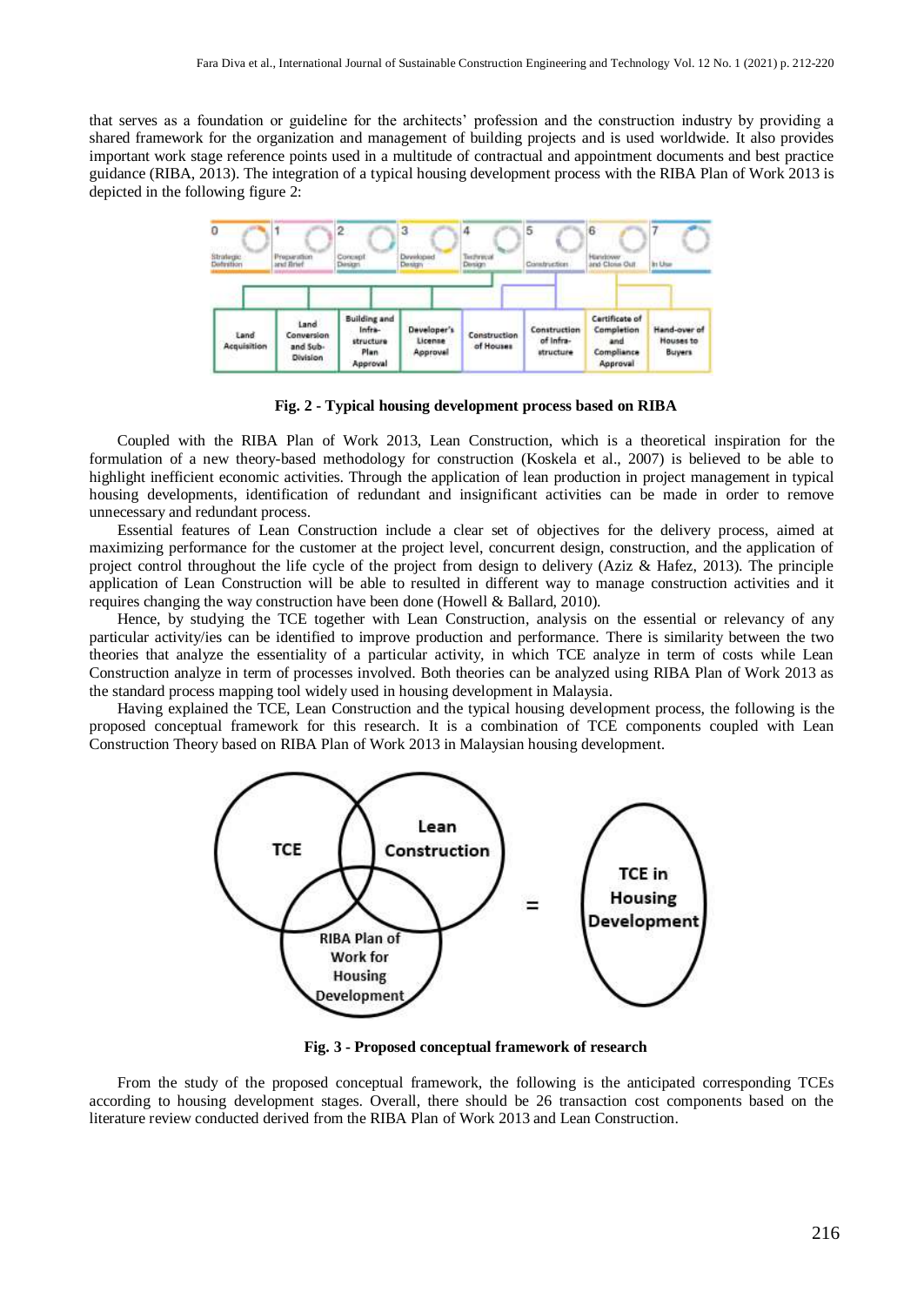| Table 3 - Anticipated TCE in housing development     |                             |                                                                                                                                                                                                                                                                                                                                                                                                                                                    |  |  |  |  |  |
|------------------------------------------------------|-----------------------------|----------------------------------------------------------------------------------------------------------------------------------------------------------------------------------------------------------------------------------------------------------------------------------------------------------------------------------------------------------------------------------------------------------------------------------------------------|--|--|--|--|--|
| <b>Housing</b><br><b>Development</b><br><b>Stage</b> | <b>Project Stages</b>       | <b>Transaction Cost Components derived from RIBA Plan</b><br>of Work 2013                                                                                                                                                                                                                                                                                                                                                                          |  |  |  |  |  |
|                                                      | <b>Strategic Definition</b> | Initial considerations in assembling the project team<br>Establish Project Program<br>Review Feedback from previous projects<br>Negotiation of contract                                                                                                                                                                                                                                                                                            |  |  |  |  |  |
|                                                      | Preparation and Brief       | Prepare Project Roles Table and Contractual Tree and<br>continue assembling the project team<br><b>Review Project Program</b><br>Prepare Handover Strategy and Risk Assessment<br>Agree Schedule of Services, Design Responsibility Matrix<br>and Information Exchanges and prepare Project Execution<br>Plan including Technology and Communication Strategies<br>and consideration of Common Standards to be used                                |  |  |  |  |  |
| Pre-Contract                                         | Concept Design              | <b>Review Project Program</b><br>Prepare Sustainability Strategy, Maintenance and<br>Operational Strategy and review Handover Strategy and<br><b>Risk Assessments</b><br>Undertake third party consultations as required and any<br>Research and Development aspects<br>Review and update Project Execution Plan<br>Consider Construction Strategy, including offsite<br>fabrication, and develop Health and Safety Strategy                       |  |  |  |  |  |
|                                                      | Developed Design            | Review and update Sustainability, Maintenance and<br>Operational and Handover Strategies and Risk<br>Assessments<br>Undertake third party consultations as required and<br>conclude Research and Development aspects<br>Review and update Project Execution Plan, including<br><b>Change Control Procedures</b><br>Review and update Construction and Health and Safety<br><b>Strategies</b>                                                       |  |  |  |  |  |
|                                                      | <b>Technical Design</b>     | Review and update Sustainability, Maintenance and<br>Operational and Handover Strategies and Risk<br>Assessments<br>Prepare and submit Building Regulations submission and<br>any other third party submissions requiring consent<br>Review and update Project Execution Plan<br>Review Construction Strategy, including sequencing, and<br>update Health and Safety Strategy                                                                      |  |  |  |  |  |
| Post-Contract                                        | Construction                | Administration of Building Contract, including regular site<br>inspections and review of progress<br>Review and update Sustainability Strategy and implement<br>Handover Strategy, including agreement of information<br>required for commissioning, training, handover, asset<br>management, future monitoring and maintenance and<br>ongoing compilation of 'As-constructed' Information<br>Update Construction and Health and Safety Strategies |  |  |  |  |  |
|                                                      | Handover and Close<br>Out   | Conclude administration of Building Contract<br>Carry out activities listed in Handover Strategy including<br>Feedback for use during the future life of the building or<br>on future projects<br>Updating of Project Information as required                                                                                                                                                                                                      |  |  |  |  |  |

### **3. Research Methodology**

Since this research nature seeks to identify the components of transaction costs in pre and post-contract works, the most suitable research approach is qualitative approach. This approach was used to collect the data and achieve the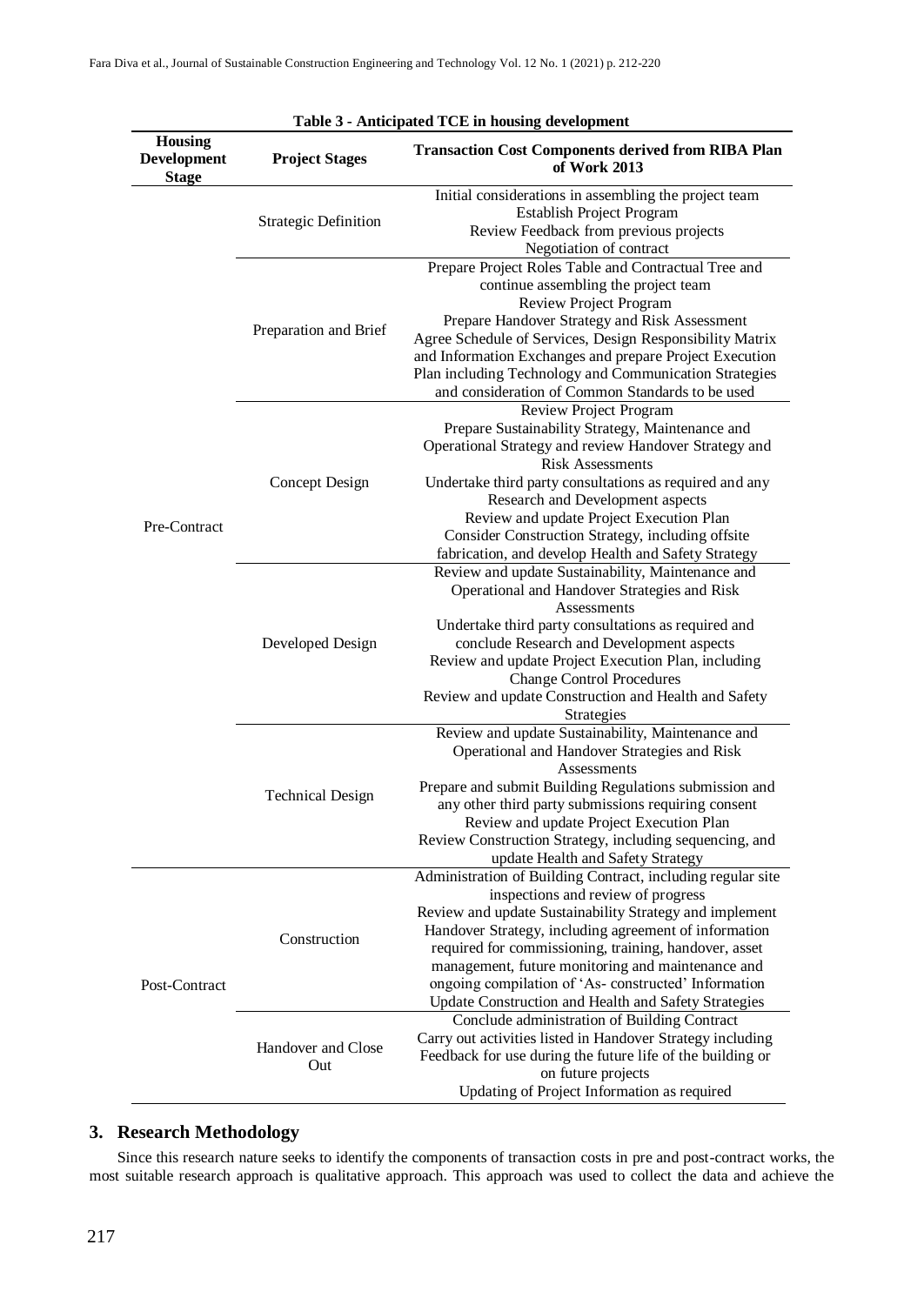research's objectives. Data collection via interview will benefit this research as the technique will elicit the respondent's perspective on the research topic. The respondent chosen for the research is usually considered an expert and will be able to share their insights regarding the research topic (Mack et al., 2005). An insightful interview will be able to produce rich and meaningful data which will help achieving the objectives of the research (Knox & Burkard, 2016).

The semi-structured interview contents were divided into two section, which Section A is Respondent Background comprises of respondent's position, organization and work experience in construction industry and housing development. Whereas Section B is identification of transaction cost components in housing development, comprises of procurement practice used to identify transaction cost components, components at each project stage, additional components, categorization and quantification of components, and also suggestion of expert to reduce transaction costs in housing development.

Purposeful sampling was used as this research sampling. This involves identifying and selecting individuals or groups of individuals that are especially knowledgeable about or experienced with a phenomenon of interest (Cresswell & Plano Clark, 2011) which we called as experts. The identified respondents for this research are professional architects, surveyors, local authorities, developers, state governments and master builders that have extensive working experience in construction industry, having current, recent or direct involvement in dealing with housing development at pre and post-contract stages and having knowledge and experience with regard to identifying TCE in housing development process. The respondents were asked to verify the list of pre-determined TCEs by indicating whether those activities constitute under the TCEs components and whether activities identified as redundant or inefficient can be removed or enhanced.

The data collected from the semi-structured interview were analyzed using content analysis. Content analysis provides rich and detailed data. The answers from the reliable experts will be able to identify the components of transaction cost within the pre and post-contract of a typical housing scheme development project with its categorization and types.

Frequency distribution were also used to identify the most frequent categorization and types of transaction cost components identified by the experts. It can be useful to determine the most important and also most redundant transaction cost components based on the categorization of transaction cost components.

#### **4. Findings and Discussion**

The analysis was based on Qualitative approach for research objectives. The data collected from the interviews were interpreted and analyzed in detail and the results were presented and discussed. The components of transaction cost within pre and post-contract work of a typical housing scheme development were identified based on frequency distribution and accompanied by explanation or justification from the respondents interviewed where applicable.

The following Table 4 summarize the number of overall transaction cost components within typical housing scheme development project based on literature review and actual identification by the respondents.

| <b>Stages</b>     | Literature<br><b>Review</b> | $R1$ | R <sub>2</sub> | R <sub>3</sub> | literature review and actual identification<br>R4 | R <sub>5</sub> | R6 | $\mathbf{R}$             | R8 |
|-------------------|-----------------------------|------|----------------|----------------|---------------------------------------------------|----------------|----|--------------------------|----|
| Pre-<br>Contract  | 20                          | 22   |                | 17             | 15                                                | 22             | 20 |                          | 20 |
| Post-<br>Contract | 6                           |      |                |                | 8                                                 |                |    | $\overline{\phantom{0}}$ |    |
| <b>Total</b>      | 26                          | 27   | 4              | 24             | 23                                                | 29             | 27 |                          | 27 |

**Table 4 - Number of overall transaction cost components based on**

The result showed that the number of overall transaction cost components identified by R5 (Sunway) are the highest with 29 components, followed by R1 (Majlis Bandaraya Iskandar Puteri), R6 (UEM) and R8 (Sime Darby) with 27 components. These findings are all higher than what was found from the literature review.

R2 (Land Surveyor) has a low number of overall identified transaction cost components as he is mostly involved at the earlier part of the housing development process. Interestingly, R7 (SAP) indicated the lowest number of overall identified transaction cost components stated derived from the RIBA Plan of Work 2013 and Lean Activities. R7 is in the opinion that the identified transaction costs cannot be included as the costs for the aforementioned tasks are already included somewhere in the development cost, which includes Professional Fees and salaries of the Developer's staffs.

Based on the literature review conducted, there should be 26 overall transaction cost components derived from the RIBA Plan of Work 2013 and Lean Construction. The result showed that the actual identified transaction components differs from the anticipated number from the literature review. 4 of the respondents identified higher number of transaction cost components than the anticipated ones, as they added in additional components that is relevant to be identified.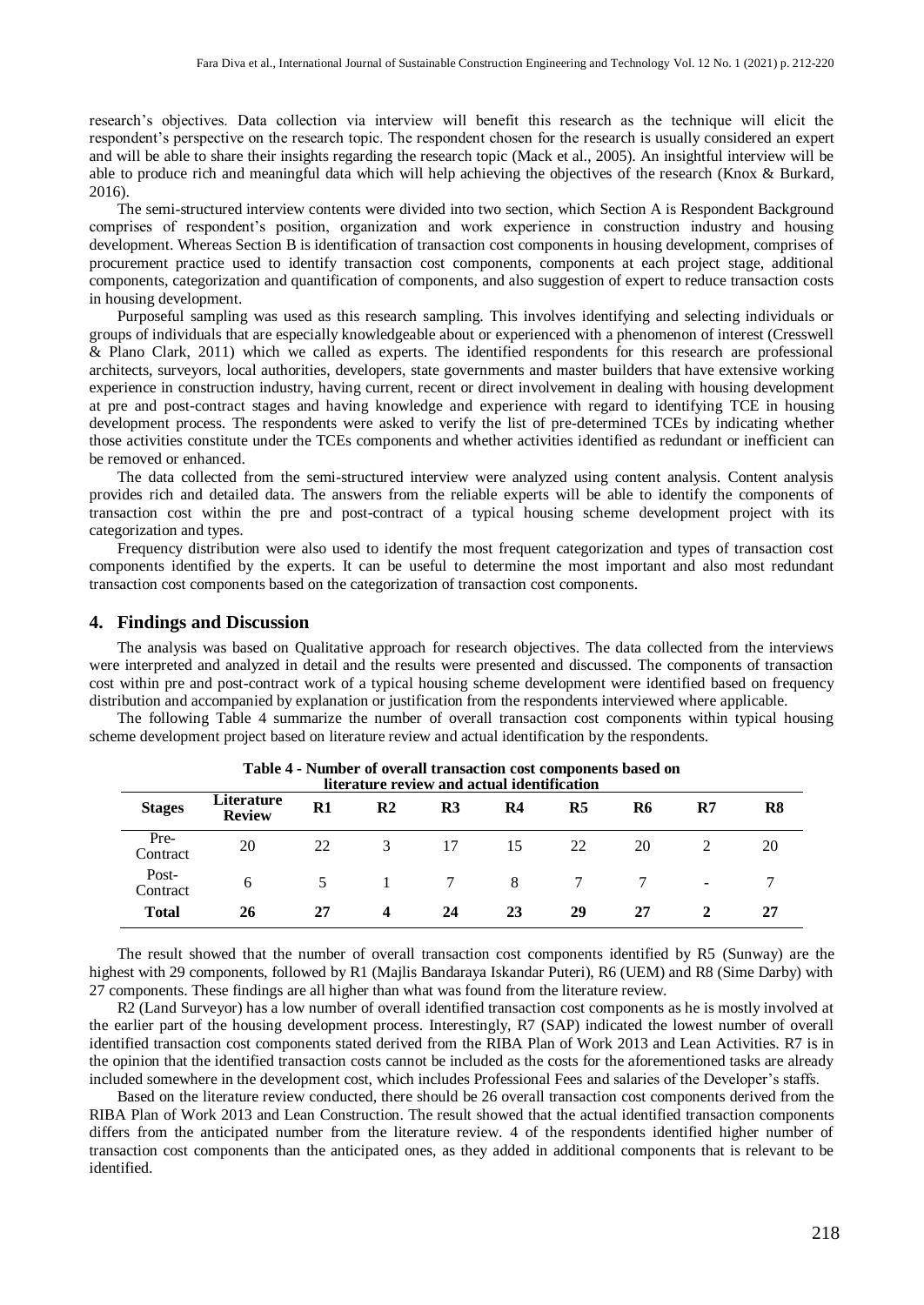It was also found that the RIBA Plan of Work 2013 and Lean Construction is an "ideal guideline" to construction industry. However different organizations modified them to suit their business strategies and financial stability. Therefore, the result deduces that some developers and even Local Authorities identified more transaction cost components than the anticipated ones because construction projects are complex and have different nature and complexity for different projects. Some developers cannot afford to absorb these transaction cost components, that is why they included those costs into their housing prices which eventually increasing housing prices.

#### **5. Conclusions and Recommendation**

This paper provides an insight and illustration of components of transaction costs within the pre and post-contract of a typical housing development projects. The findings revealed the number of identified transaction cost components at both pre and post-contract were higher than the anticipated from literature review. Higher number of identified transaction cost components translates higher transaction cost in housing development. Analysis conducted using the frequency analysis managed to determine the most important and also the most redundant transaction cost components in a typical housing development which suggested that certain activities which are redundant or inefficient to be either removed or enhanced to lower the transaction costs. The research findings will be based for further research to quantify the transaction cost components to support the findings and ultimately develop a framework for the best practice transaction cost economics model to apprehend unaffordable housing issues. The output of this research is to promote economic transaction efficiencies in the housing scheme development project and beneficial to industry players involved in the housing scheme development.

Identification and quantification of the transaction costs within the housing development will be able to help apprehend unaffordable housing issues, however, it is suggested to conduct a wider scope of investigation on other factors that may contribute to high development costs which eventually increases housing prices.

#### **Acknowledgement**

The authors wish to thank those who helped in facilitating and assisting this research. This research is also part of the Fundamental Research Grant Scheme (FRGS) **FRGS/1/2019/SS08/UTM/02/6)** funded by the Ministry of Education.

#### **References**

Aziz, R. F., & Hafez, S. M. (2013). Applying lean thinking in construction and performance improvement. Alexandria Engineering Journal, 52(4), 679–695.<https://doi.org/10.1016/j.aej.2013.04.008>

Bank Negara Malaysia. (2016). Demystifying the Affordable Housing Issue in Malaysia. *Bank Negara Malaysia*, 90– 98

Baqutaya, S., Ariffin, A. S., & Raji, F. (2016). Affordable Housing Policy: Issues and Challenges among Middle-Income Groups. *International Journal of Social Science and Humanity*, *6*(6), 433–436. https://doi.org/10.7763/ijssh.2016.v6.686

Boudreau, M. C., Watson, R. T., Chen, A. J. W., Greiner, M., & Sclavos, P. (2007). The benefits of transaction cost economics: The beginning of a new direction. *Proceedings of the 15th European Conference on Information Systems, ECIS 2007*, 1124–1135

Center, N. P. I. (2020). *Residential's Transaction Data H1 2020*. *4*, 4–6

Cruz, P. C. R. (2008). Transaction Costs and Housing Affordability in Asia. *International Real Estate Review*, *11*(1), 128–150

Dudkin, G., & Välilä, T. (2006). Transaction Costs in Public-Private Partnerships: A First Look at the Evidence. In *Competition and Regulation in Network Industries* (Vol. 1, Issue 2). https://doi.org/10.1177/178359170600100209

Dyer, J. H. (1997). Effective Interfirm Collaboration: How Firms Minimize Transaction Costs and Maximize Transaction Value. *Sensors (Switzerland)*, *15*(10), 24996–25014. https://doi.org/10.3390/s151024996

Farajian, M. (2010). *Transaction Cost Estimation Model for US Infrastructure Public Private Partnerships*

Howell, G., & Ballard, G. (2010). Implementing lean construction. Lean Construction, May, 111–126.